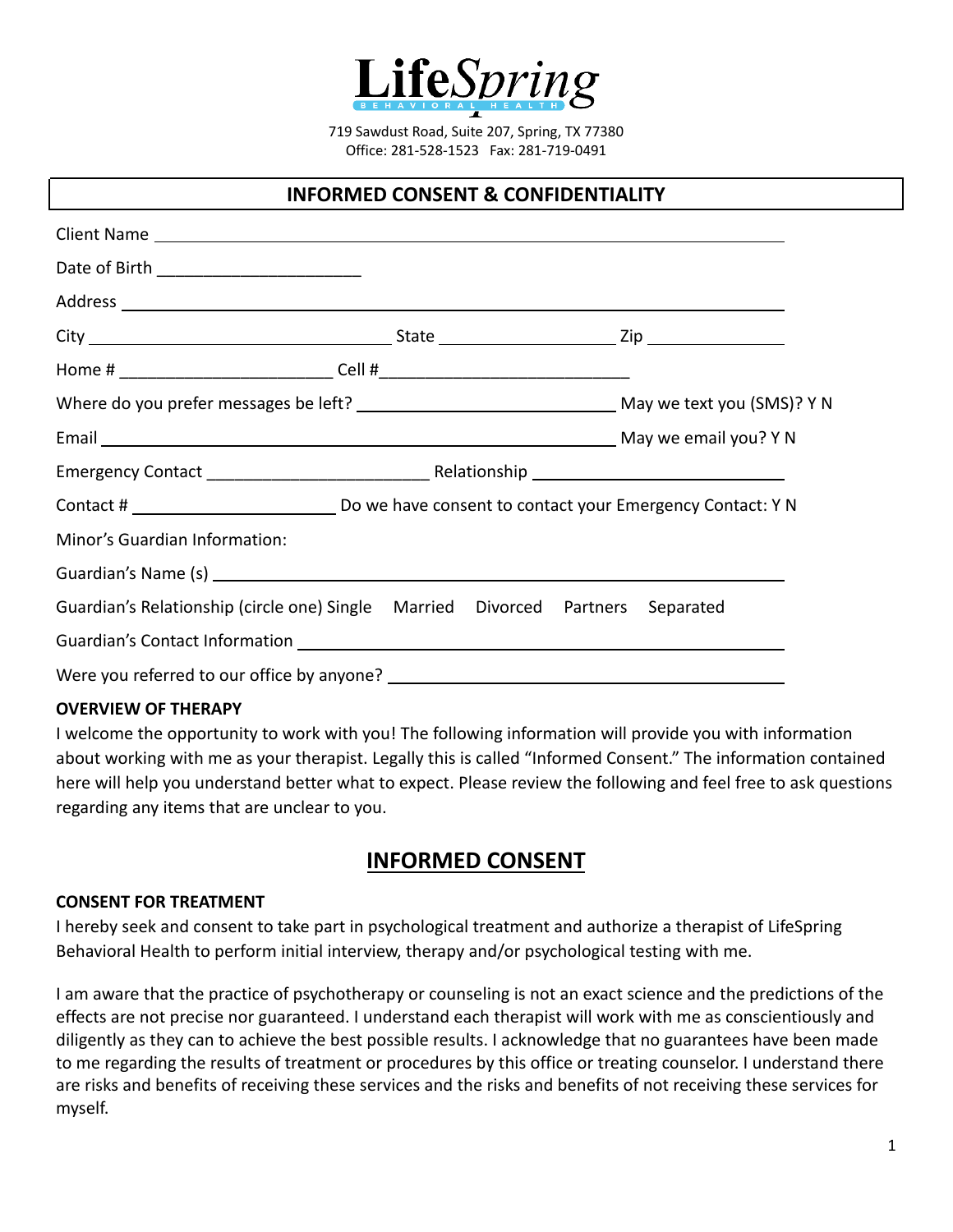Further, I understand that evaluation and treatment will involve discussion of personal events in my and/or my family's own history which, at times, can be discomforting and very personal. I am aware I may terminate my treatment any time without consequence. I will remain responsible for payment for services I have received.

While our sessions might be psychologically intimate, it is important to realize the therapeutic relationship is professional rather than social. Our contact will be limited to the appointments you arrange with me at the office or by telehealth. A therapist cannot attend social gatherings, accept gifts over \$50 amount, or relate to you in any way other than in the professional context of the therapy sessions. A client is best served if the relationship remains strictly professional. Patient gain is the most important part of the therapeutic relationship.

By initialing you agree to all these terms regarding Consent for Treatment: (Client Initial  $\qquad \qquad$ 

# **BILLING, APPOINTMENTS AND CANCELLATIONS**

| Fees:                                                     |
|-----------------------------------------------------------|
| INITIAL EVALUATION (75 minutes) \$160-\$190               |
| INDIVIDUAL COUNSELING SESSION (45-60 minutes) \$110-\$135 |
| GROUP THERAPY (90 MINUTES) \$40-\$50                      |

## **PAYMENT**

Payment is required at the time of service. The practice accepts cash, check, or Visa/MasterCard/Discover/AmEx. There is a \$35 fee for returned checks.

LifeSpring does not file with insurance. An invoice will be provided upon request with all the appropriate information necessary for you to file for possible out-of-network benefits if you wish. Existing balances must be paid before further services will be scheduled or provided.

You will be billed 50% for missed appointments and those cancelled without 24 business hours' notice. If you are late to an appointment by more than 20 minutes it will be considered a no-show, the session will have to be paid for and rescheduled. Remembering your appointment is your responsibility. Your credit card on file will be charged if you miss the appointment.

By initialing you agree to all these terms regarding Billing, Appointments & Cancellation and Payment: (Client Initial \_\_\_\_\_\_\_\_\_\_\_\_\_\_\_)

# **CONFIDENTIALITY**

All our work together, our conversations, our records, and any information you provide me, is protected by legal privilege. This means the laws protect you from having you or your child's information given to anyone.

Our practice respects your privacy and we intend to honor your privilege. If you choose to file with your health insurance company, they will likely require a diagnosis to justify payment. Any diagnosis made will become a part of your permanent health record.

The information you provide in therapy is confidential and will not be shared with anyone without your written consent as prescribed by law. However, there are a few circumstances when confidentiality, by law, will not be maintained, including the following: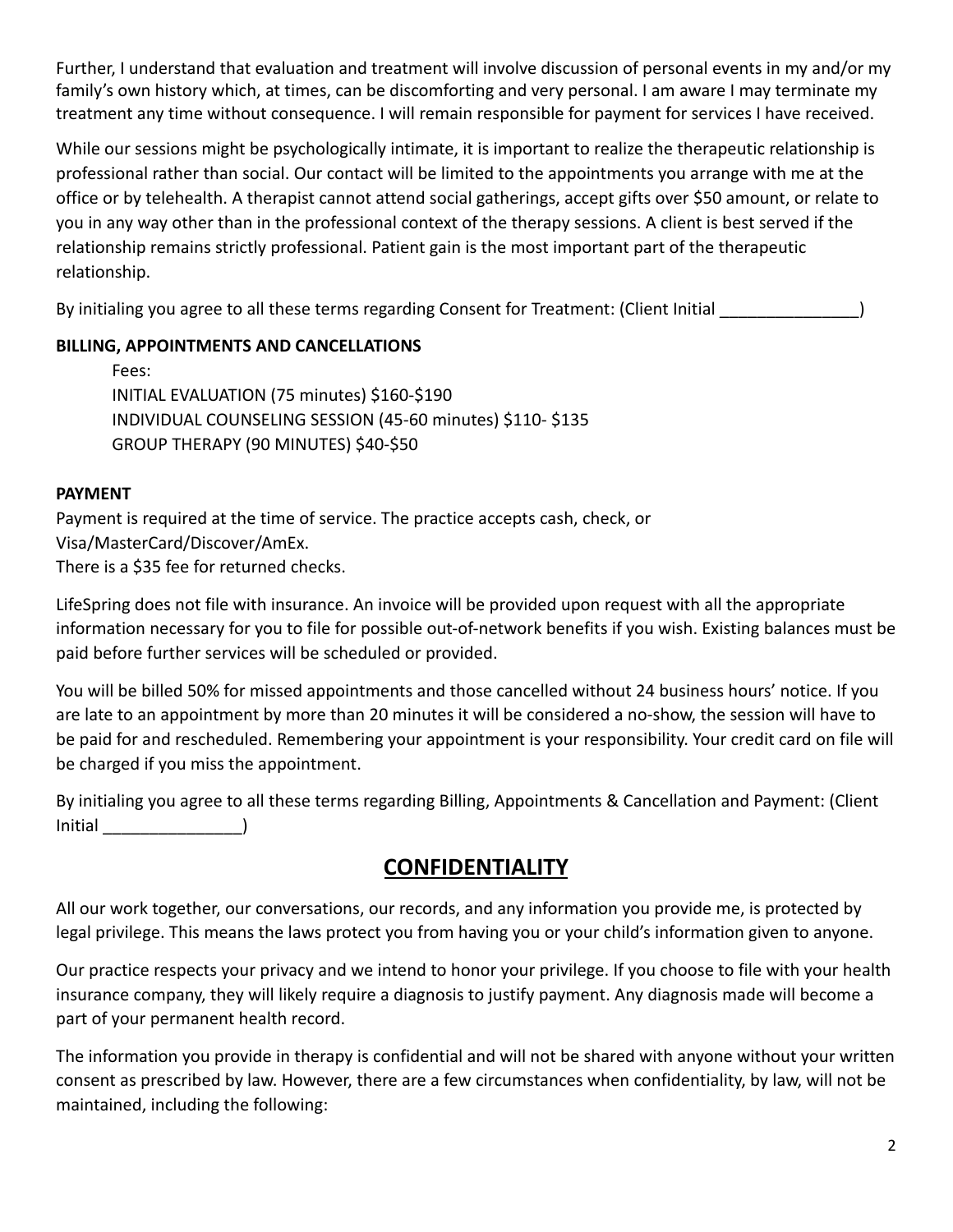- Concern of imminent harm to yourself (suicide) or others (homicide)
- Suspicion of child or elder abuse or neglect
- Order for release of records by a judge or district attorney
- Requirement for mental health services from disability, insurance, etc.
- Sexual exploitation by a previous mental health provider
- Any other situation required by law

If you are under 18, your legal guardian will have access to your records and ability to authorize release of the information. It is the therapist's policy to ask the parents or legal guardian (s) for privileged communication with the child unless the child has given the therapist permission to share information with the parents or legal guardian(s) or imminent danger or abuse are disclosed. When counseling a minor, the focus of therapy will be healing in the child's life and confidentiality is a key component to seeing healing come about.

In the interest of the client, the therapist may consult confidentially with other professionals regarding your information to provide the best care possible.

|                                                        |              | give written consent to LifeSpring Behavioral Health to discuss |
|--------------------------------------------------------|--------------|-----------------------------------------------------------------|
| my confidential information with the following people: |              |                                                                 |
| Name                                                   | Relationship | <b>Phone Number</b>                                             |

| . |  |
|---|--|
|   |  |
|   |  |
|   |  |
|   |  |
|   |  |

## **LITIGATION LIMITATION**

Texas law requires that records are maintained each time we meet or talk on the phone. These records will include a synopsis of the therapy's session, observations made by the therapist and client's treatment plan. Due to the nature of the therapeutic process and it involving making a full disclosure with regard to confidential matters, it is agreed that should there be legal proceedings (such as, but not limited to, divorce and custody disputes, injuries, lawsuits, etc.) neither you nor your attorney, nor anyone else acting on your behalf, will ask me to testify in court or any other proceeding, nor will a disclosure of records be requested.

## **CONTACT BETWEEN SESSIONS OR EMERGENCIES**

For scheduling, please contact your therapist Monday through Friday and we will do our best to return calls within 24 hours or less. For emergencies, please call your local hospital emergency room or 9-1-1.

The Internet is not a totally secure medium for purposes of transmitting counselor-client or other privileged information. If you send messages by email or other electronic form of transmission, you acknowledge and agree you may be compromising confidentiality. If you do correspond with me by email or text, this indicates your consent to receive email or text back from me and therefore I can be held harmless.

## **COMPLAINTS**

Please discuss with me any concerns or complaints you may have as soon as possible so we can work toward a resolution. Expressing anger or disappointment can strengthen our therapist-patient relationship. Ethical concerns can be reported to the following organizations: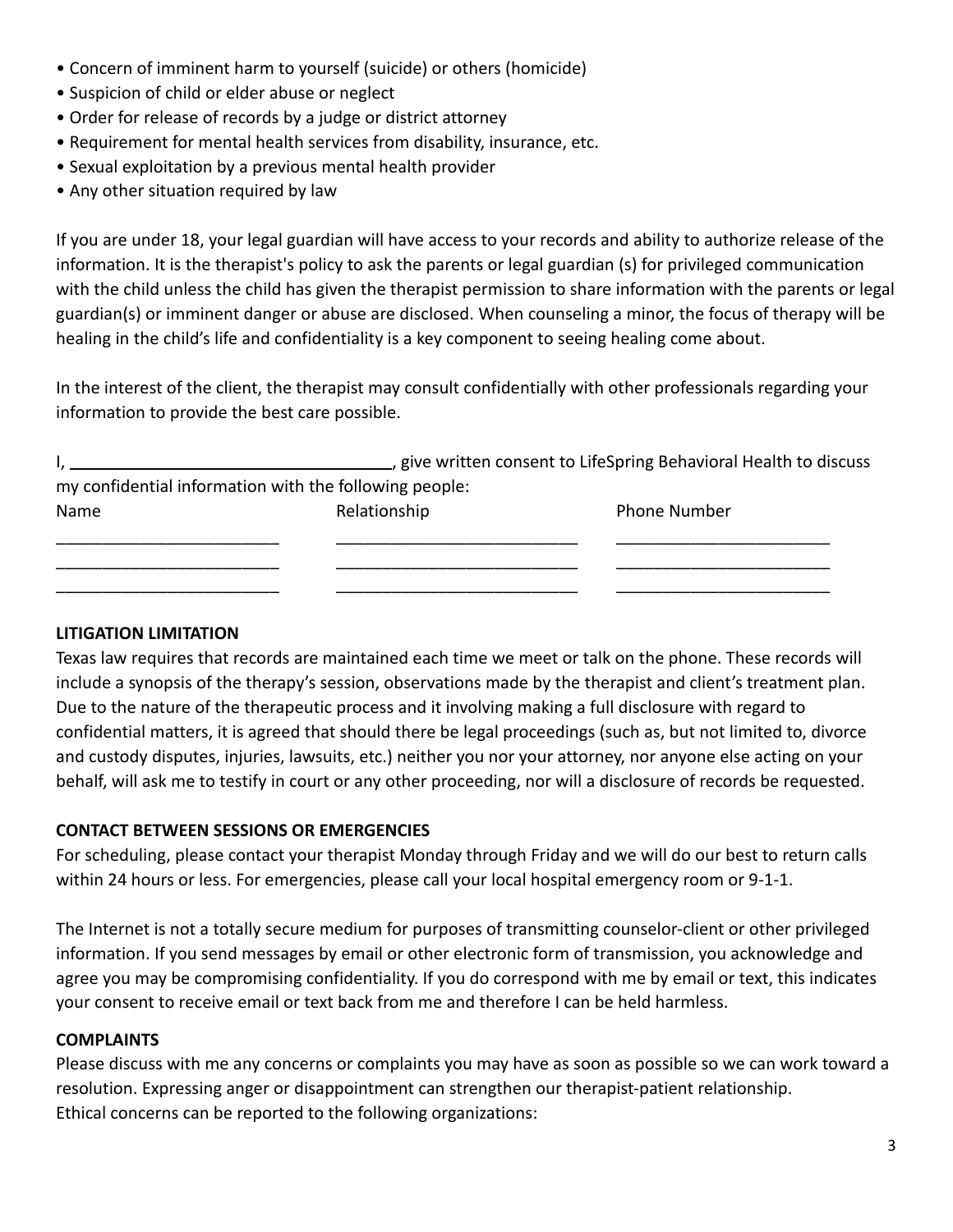Hhs.texas.gov Bhec.texas.gov 512-834-6605 800-821-3205 PO Box 149347 333 Guadalupe St Mail Code 1979 Tower 3 Room 900 Austin, TX 78714-9347 Austin, TX 78701

#### **LCDC LPC or LCSW-S**

Texas Health and Human Services Texas Behavioral Health Executive Council

LifeSpring Behavioral Health Therapists:

Christopher M. Crawford, MSW, LCSW-S, LCDC Michael P. Groves, MA, NCC, LPC Emily M. Lash, MA, NCC, LPC Heather Loftus, MA, LPC, Tammy E. Nix, MA, LPC-S, LCDC Kathryn G. Wainscott, MA, LPC-Associate Supervised by Christie Farris, MA, LMFT, LPC-S

#### **MAXIMIZING RESULTS**

1. Please arrive on time for your appointments. This helps me stay on schedule, minimizes wait time and it ensures you receive your full allotted time.

2. Success in therapy depends on your desire for change and your willingness to be honest with yourself and with me. Awareness of needs, willingness to feel and to talk about negative emotions, curiosity, and openness to direction will maximize your benefit from our counselor–client relationship.

3. I believe that complete healing requires addressing the mind, body, and spirit. Research shows that regular exercise, a healthy diet, and other lifestyle changes improve overall health and quality of life. As a Christian, I believe that prayer is an important part of healing and change. If you would like, I will pray for you at the beginning or end of a session. It will be up to you to let me know if that is your desire.

Your signature below indicates that you have read and agree to the above terms:

\_\_\_\_\_\_\_\_\_\_\_\_\_\_\_\_\_\_\_\_\_\_\_\_\_\_\_\_\_\_\_\_\_\_\_ \_\_\_\_\_\_\_\_\_\_\_\_\_\_\_\_\_\_\_\_\_\_\_\_\_\_\_\_\_\_\_\_

| I reguest |           | provide professional services to me                                                                             | or to |
|-----------|-----------|-----------------------------------------------------------------------------------------------------------------|-------|
|           | who is my | . I agree this therapeutic relationship with this therapist                                                     |       |
|           |           | will continue as long as the therapist provides services or until I inform the therapist that I wish to end it. |       |

Signature of client (or person acting for client) Printed Name Date

I, thave discussed the issues above with the client and/or guardian. My observations of the person's behavior and responses give me no reason to believe that this person in not fully competent to give informed and willing consent.

Signature of therapist **Date** Date

\_\_\_\_\_\_\_\_\_\_\_\_\_\_\_\_\_\_\_\_\_\_\_\_\_\_\_\_\_\_\_\_\_\_\_\_\_